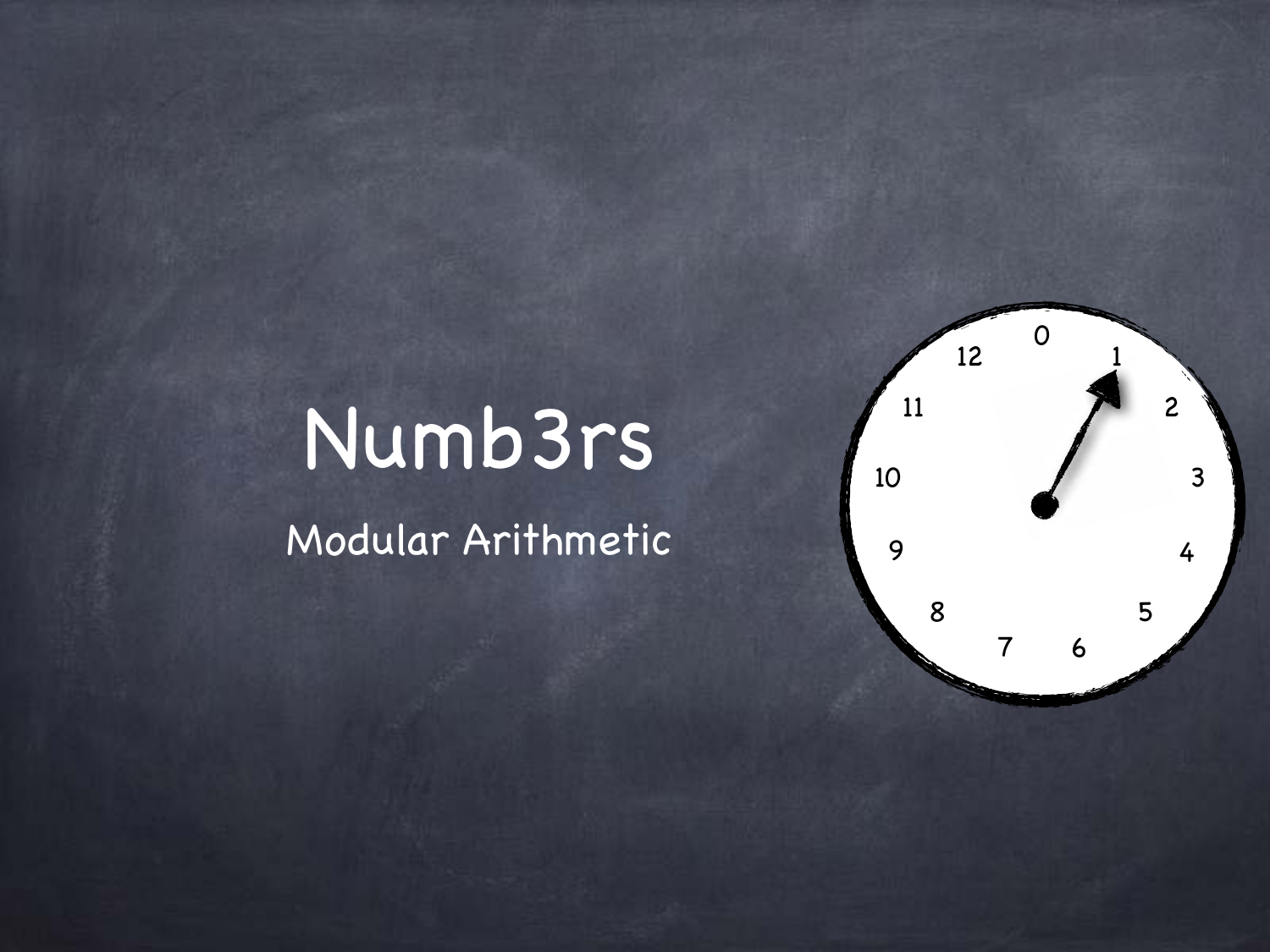## Congruence

For a "modulus" m and two integers a and b, we say  $a \equiv b \pmod{m}$  if m $(a-b)$ 

Typically, we shall consider modulus > 0  $\circ a = b \pmod{0} \leftrightarrow a = b$  $\text{a} = \text{b} \pmod{1}$  $\circ a \equiv b \pmod{m} \leftrightarrow a \equiv b \pmod{m}$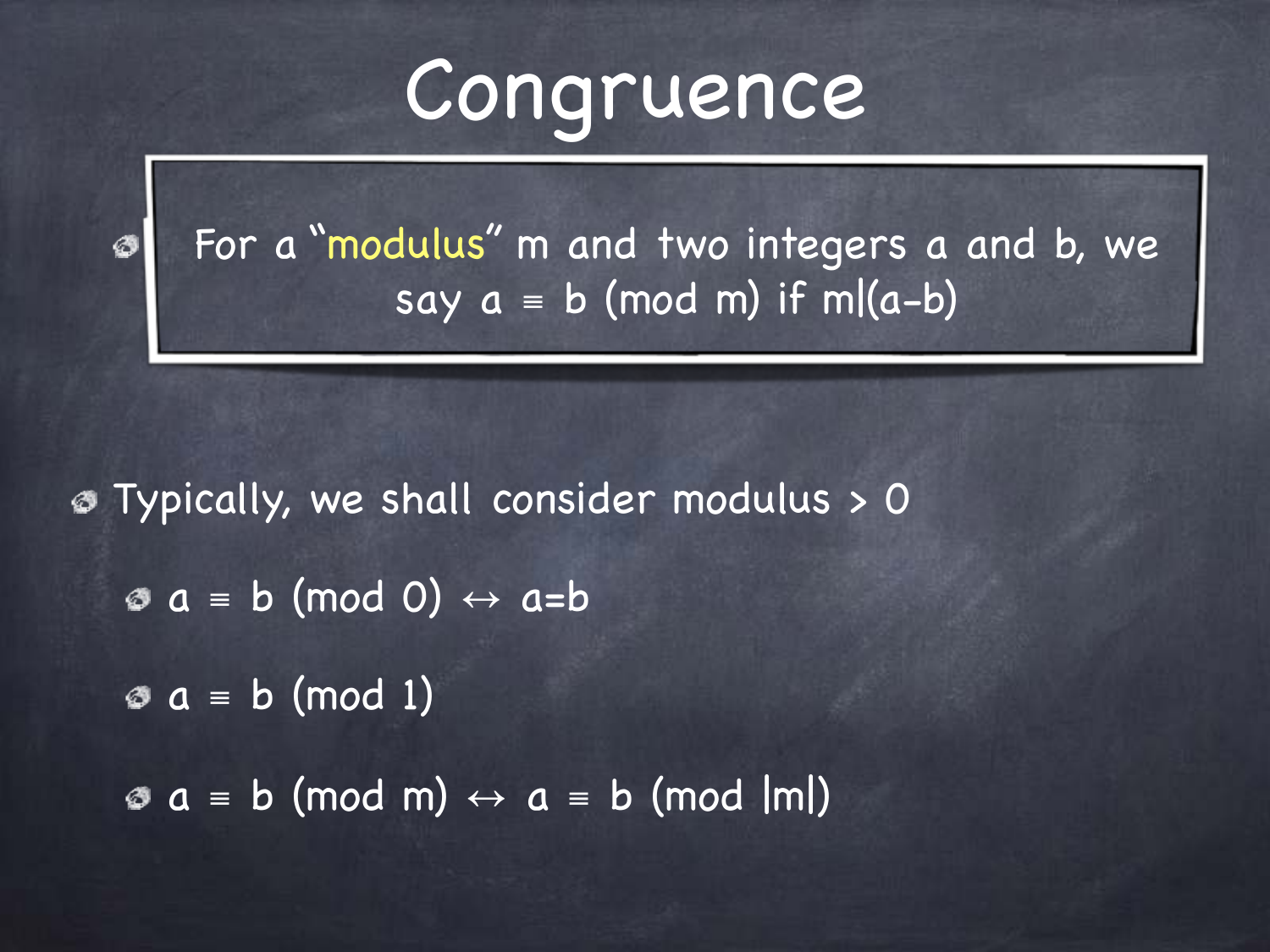# Quotient-Remainder Theorem

For any two integers m and n, m≠0, there is a unique quotient q and remainder r (integers), such that  $n = q \cdot m + r$ ,  $0 \le r < |m|$ 

| $ -2$          |                         |                              |      |                | $-14$ $-13$ $-12$ $-11$ $-10$ |           | $-9$ | $-8$           | rem(n,m) |
|----------------|-------------------------|------------------------------|------|----------------|-------------------------------|-----------|------|----------------|----------|
| $\vert$ -1     |                         | $\qquad \qquad \blacksquare$ | $-6$ | $-5$           | $\mathbf{L}$<br>$\mathsf{r}$  | $-3$      |      |                | $m=7$    |
| $\overline{O}$ | $\overline{\mathsf{q}}$ | $\overline{O}$               |      | $\overline{c}$ |                               | <b>AT</b> | 5    | $\overline{6}$ |          |
| $\mathbf{1}$   |                         |                              | 8    | 9              | 10                            | 11        | 12   | 13             |          |
| $\overline{c}$ |                         | 14                           | 15   |                | 16 17                         | 18        | 19   | 20             |          |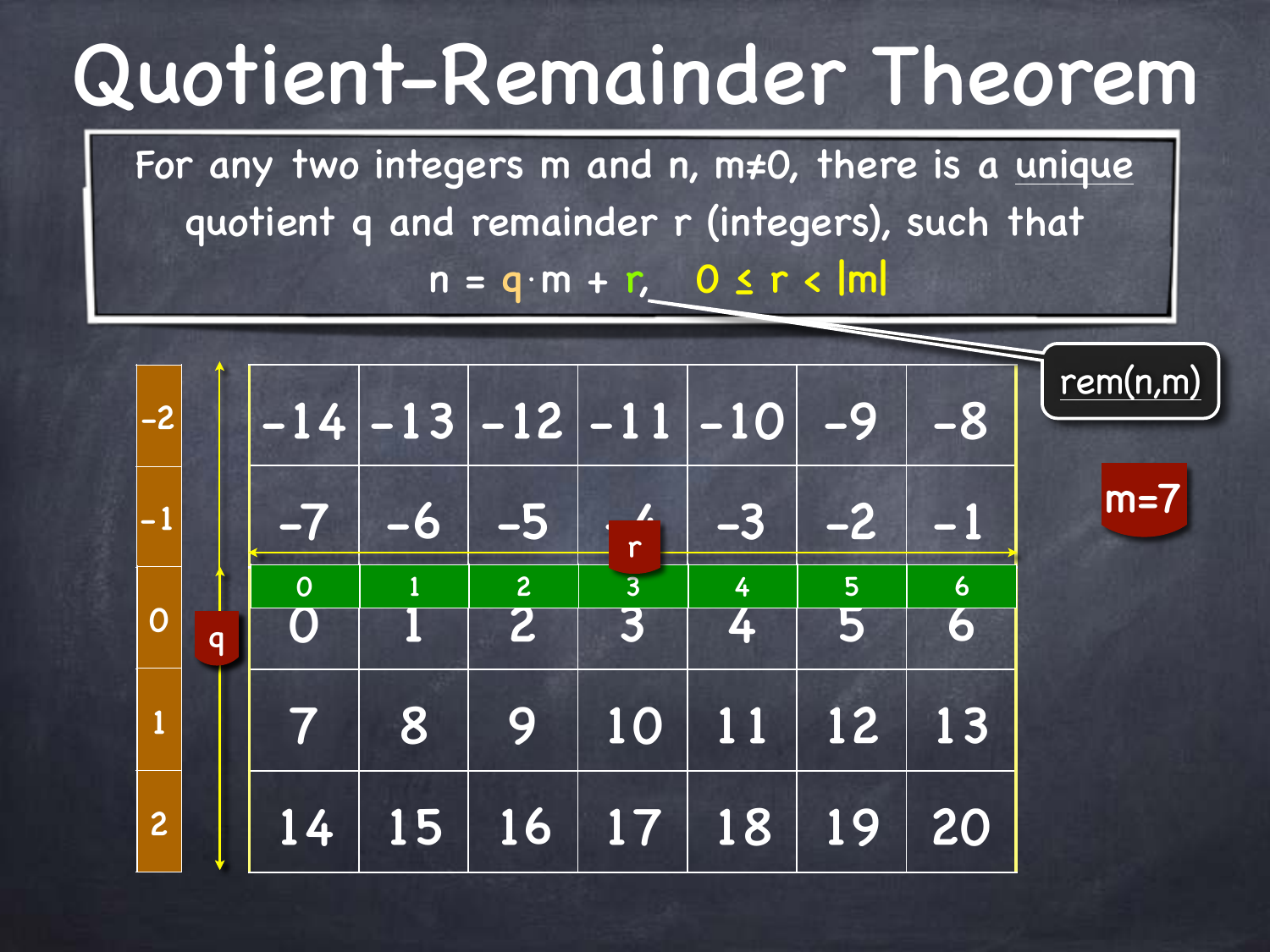## Congruence

For a "modulus" m and two integers a and b, we say  $a \equiv b \pmod{m}$  if m $(a-b)$ 

 $\odot$  Claim:  $a = b \pmod{m}$  iff rem(a,m) = rem(b,m)  $\circ$  Proof: Let rem(a,m) = r<sub>1</sub>, rem(b,m)= r<sub>2</sub>. Let  $a=q_1m + r_1$  and  $b=q_2m + r_2$ . Then  $a-b = (q_1-q_2)m + (r_1-r_2)$ .  $\triangleright$  a-b=qm  $\Rightarrow$  (r<sub>1</sub>-r<sub>2</sub>) = q'm. r<sub>1</sub>,r<sub>2</sub>  $\in$  [0,m)  $\Rightarrow$   $|r_1-r_2|$  < m  $\Rightarrow$  r<sub>1</sub>=r<sub>2</sub>  $\triangleright$  r<sub>1</sub>=r<sub>2</sub>  $\Rightarrow$  a-b=qm where q=q<sub>1</sub>-q<sub>2</sub>.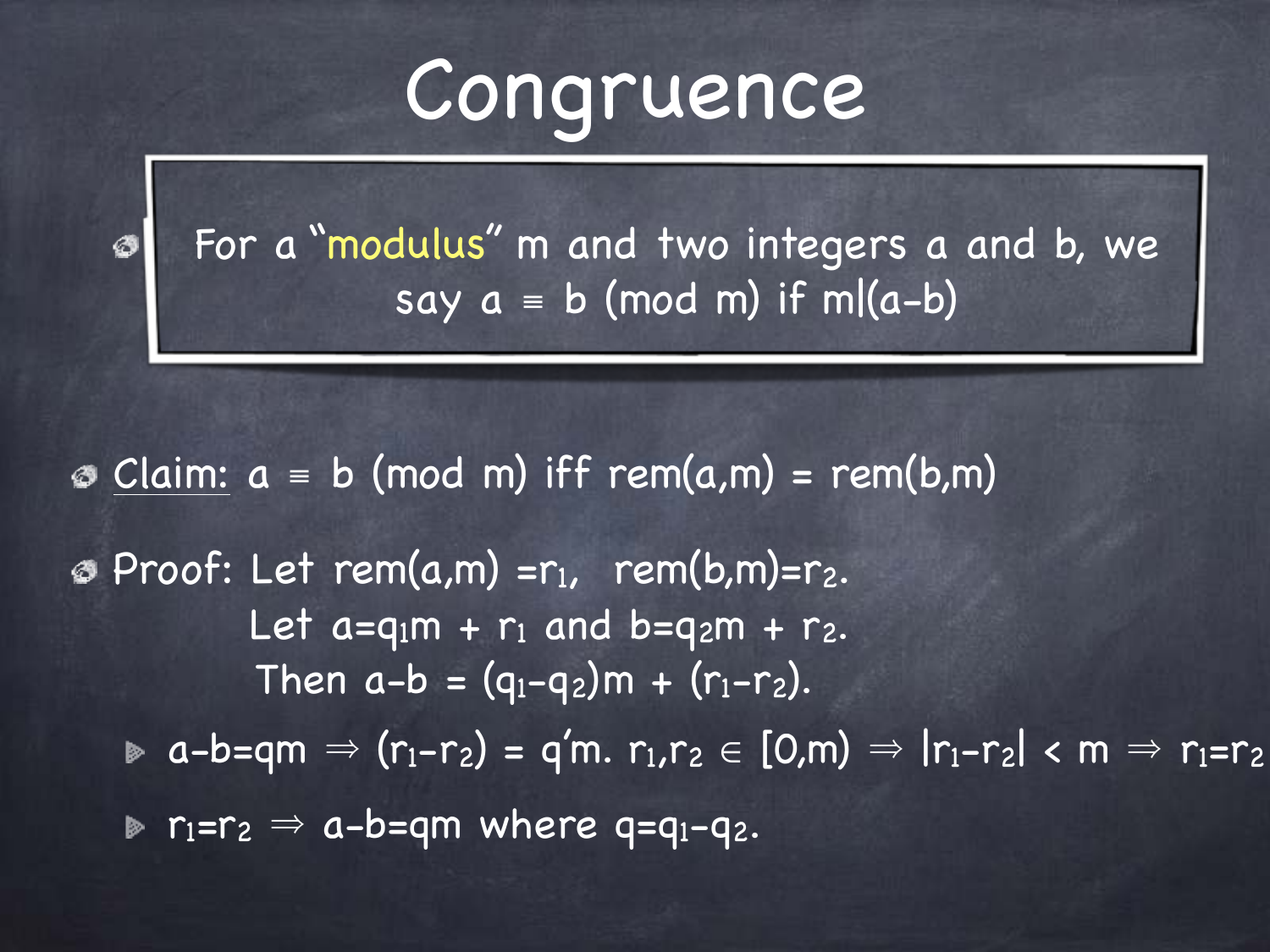# Congruence

For a "modulus" m and two integers a and b, we Ø say  $a \equiv b \pmod{m}$  if m $(a-b)$ 

 $-12$   $-11$   $-10$   $-9$   $-8$  $-5$   $-6$   $-5$   $-4$   $-3$   $-2$   $-1$ 1 2 3 4 5 6  $\begin{array}{|c|c|c|c|c|c|}\hline \text{7. m} & \text{8} & \text{9} & \text{10} & \text{11} & \text{1} & \text{1} & \text{1} & \text{1} & \text{1} & \text{1} & \text{1} & \text{1} & \text{1} & \text{1} & \text{1} & \text{1} & \text{1} & \text{1} & \text{1} & \text{1} & \text{1} & \text{1} & \text{1} & \text{1} & \text{1} & \text{1} & \text{1} & \text{1} & \text{1} & \text{1} & \text{1} & \text{$  $14$  | 15 | 16 | 17 | 18 | 1 1 2 3 4 5 6 r  $m=7$  $\overline{2}$ -1 0 1 remainder w.r.t. m2  $11 \equiv 18 \pmod{7}$  $11 = -10 \pmod{7}$  $18 = -10 \pmod{7}$ <u>distance</u> between a&b| is a multiple of m  $\longleftrightarrow$ a&b on same column  $\longleftrightarrow$ a&b have same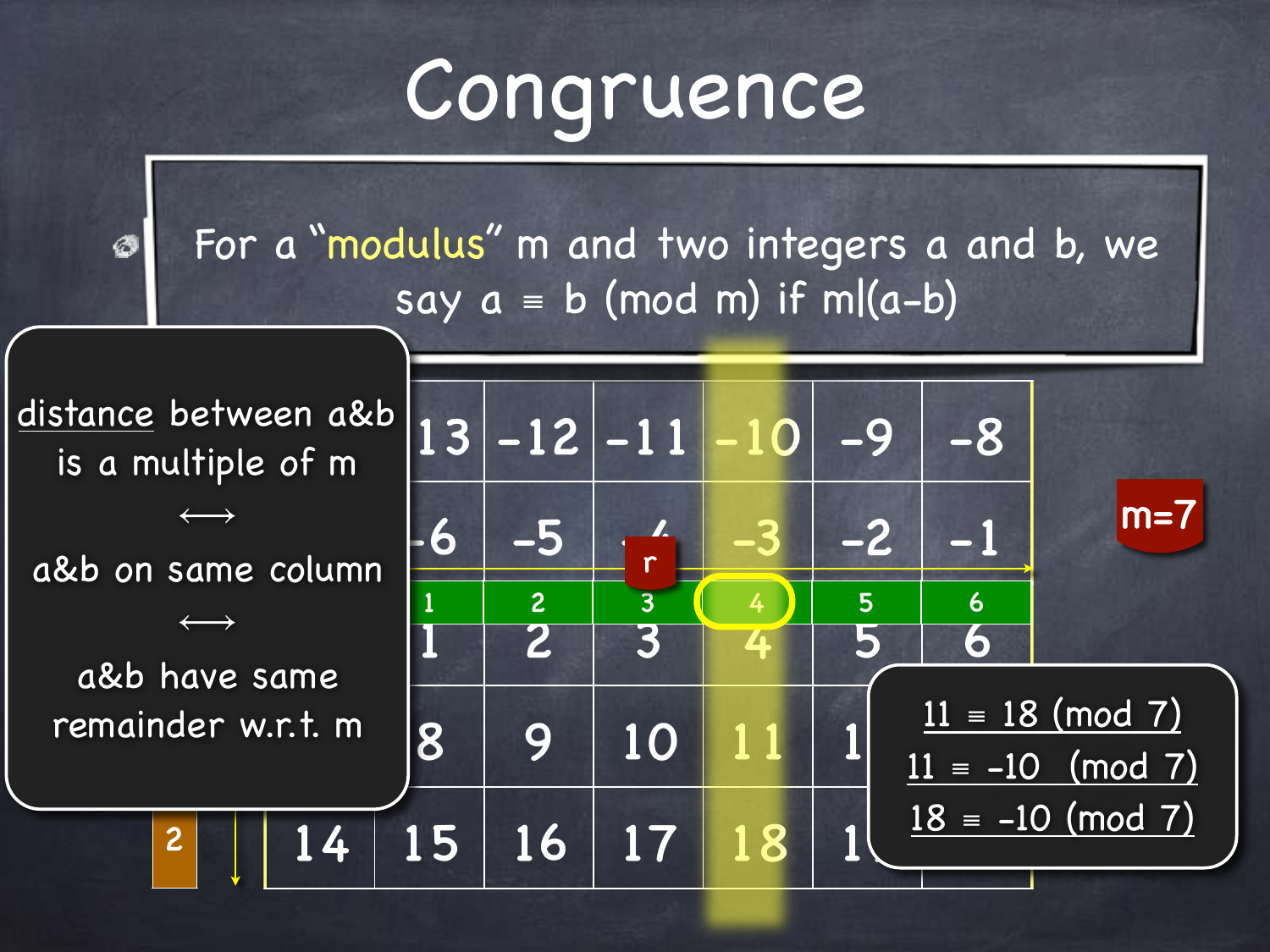## Modular Arithmetic

Fix a modulus m. Elements of the universe: columns in the "table" for m **B** Let [a]<sub>m</sub> stand for the column containing a  $\bullet$  i.e., stands for all elements x, s.t.  $a \equiv x \pmod{m}$  $e.q$ :  $[-17]_5 = [-2]_5 = [3]_5$  $\mathcal{L}_{\mathsf{m}} = \{ [0]_{\mathsf{m}}, \dots, [m-1]_{\mathsf{m}} \}$  (or simply,  $\{0, \dots, m-1\}$ )  $\bullet$  We shall define operations in  $\mathbb{Z}_m$ , i.e., among the columns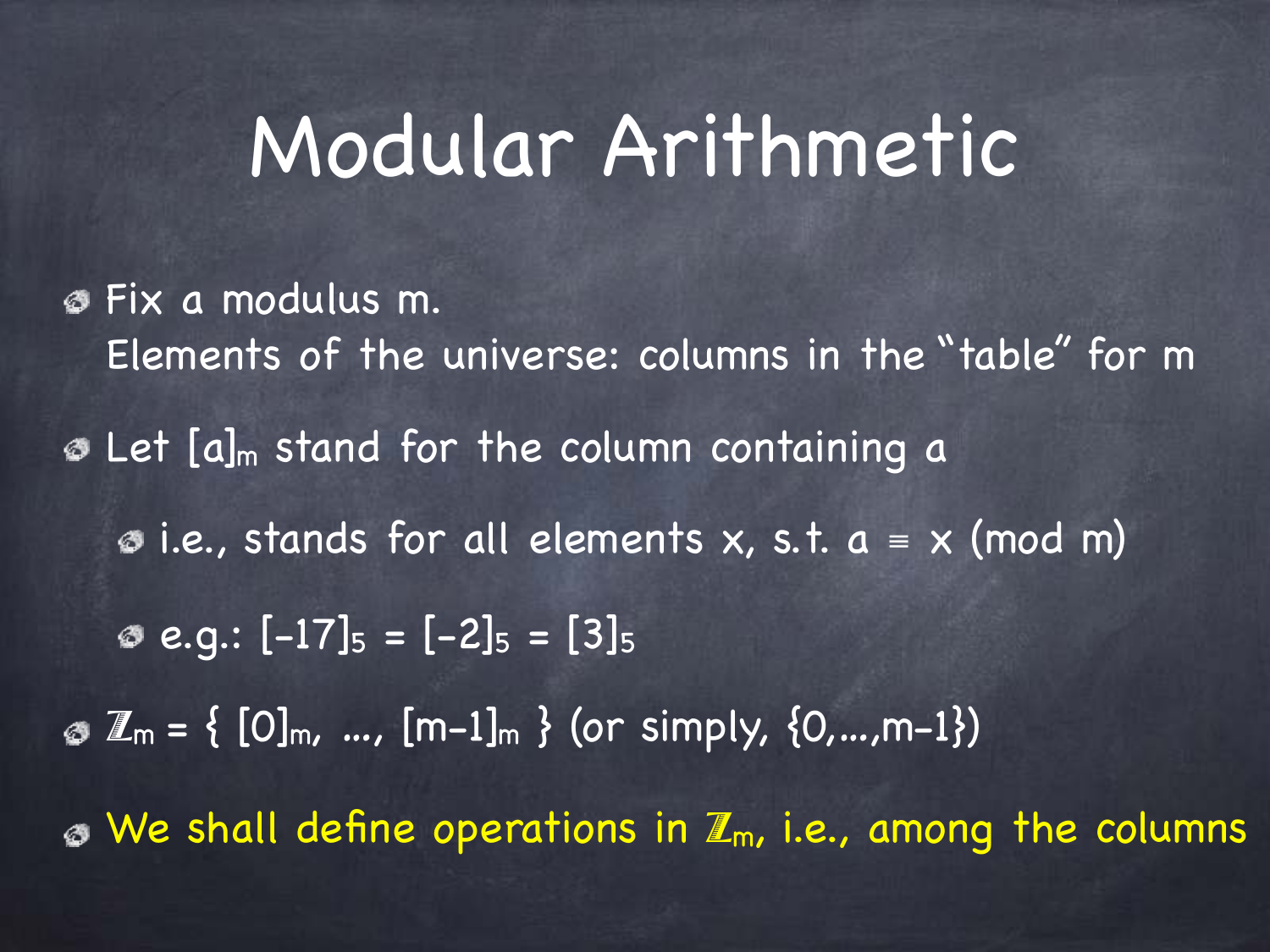### Modular Addition

 $\mathcal{O}[\mathbf{a}]_{\mathsf{m}}$  : the set of all elements x, s.t.  $\mathbf{a} = \mathsf{x}$  (mod m)  $\circ$  Modular addition:  $[a]_m +_m [b]_m \triangleq [a+b]_m$ 

Well-defined? Or, are we defining the same element to have two different values?

©  $[a]_m = [a']_m \wedge [b]_m = [b']_m \rightarrow [a+b]_m = [a'+b']_m$  ?  $\bullet$  i.e., m|(a-a') ∧ m|(b-b') → m| ((a+b) – (a'+b')) ?  $\otimes$  (a+b)-(a'+b') = (a-a') + (b-b')  $\vee$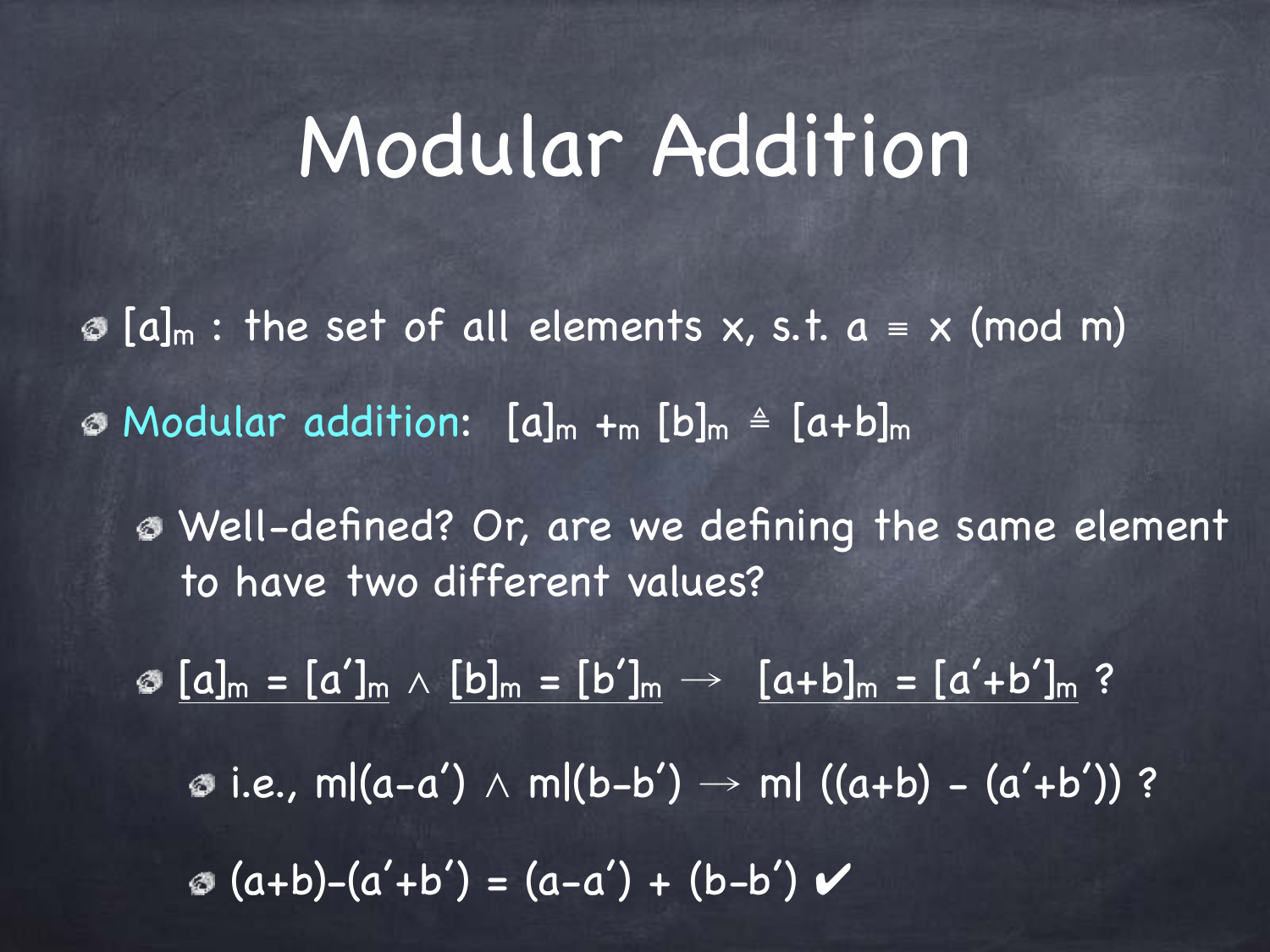## Modular Addition

 $\circledast$  [a]<sub>m</sub> : the set of all elements x, s.t. a = x (mod m)  $\circ$  Modular addition:  $[a]_m +_m [b]_m \triangleq [a+b]_m$ 

> Inherits various properties of standard addition: existence of identity and inverse, commutativity, associativity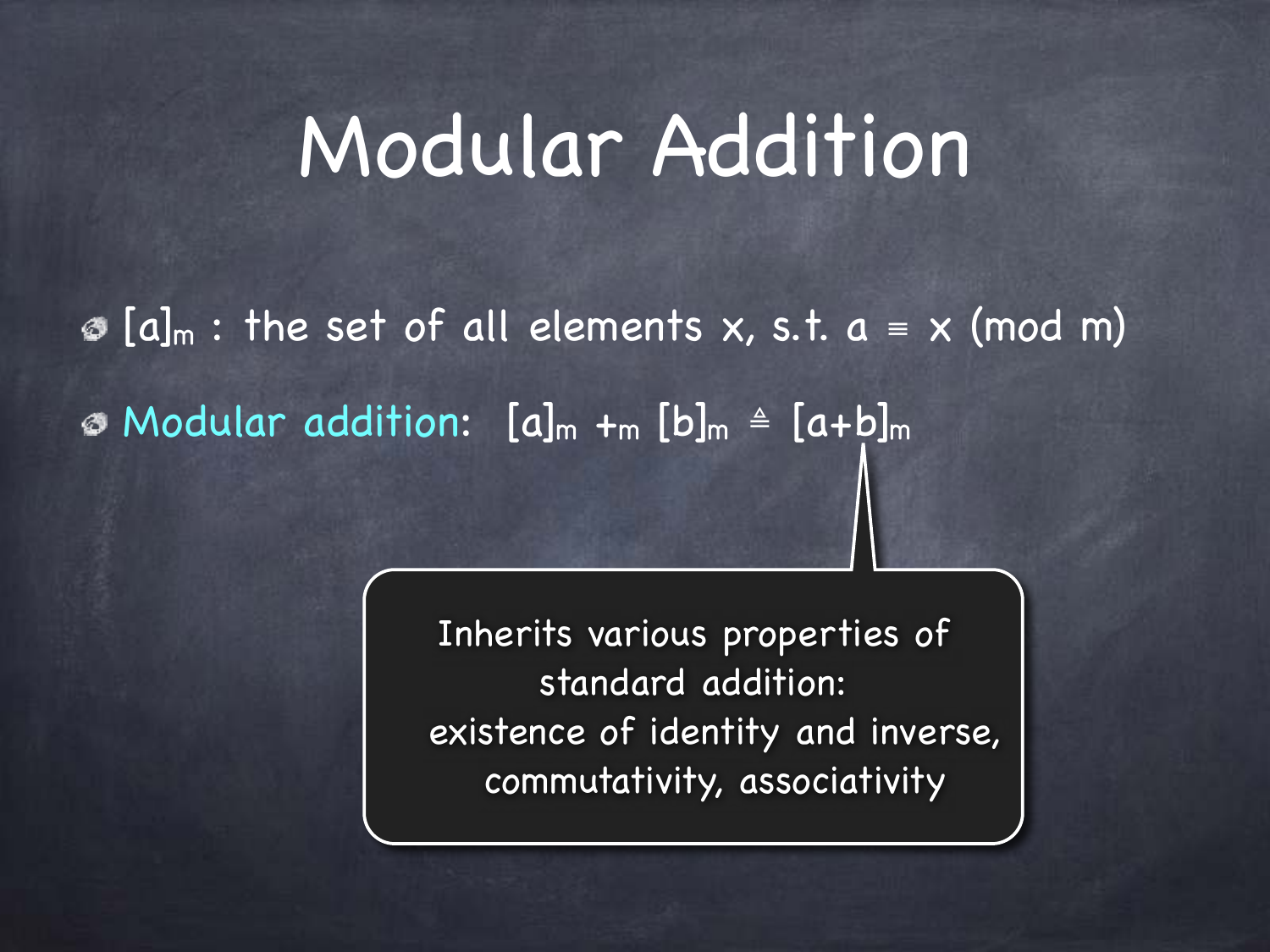## Modular Addition

#### $e.g. m = 6$

 $e.g. m = 5$ 

Every element a has an **additive inverse** -a, so that  $a + (-a) = 0$  (mod m)

| $\div$         | $\overline{O}$          | 1              | $\overline{2}$            | 3                       | 4              |
|----------------|-------------------------|----------------|---------------------------|-------------------------|----------------|
| $\overline{O}$ | $\overline{\textsf{O}}$ | 1              | $\overline{2}$            | 3                       | 4              |
| D              |                         | $\overline{2}$ | 3                         | 4                       | O              |
| $\overline{c}$ | $\overline{c}$          | 3              | 4                         | $\overline{\textsf{O}}$ | 1              |
| $\overline{3}$ | 3                       | 4              | $\boldsymbol{\mathsf{O}}$ | 1                       | $\overline{2}$ |
| 4              | 4                       | O              |                           | $\overline{c}$          | 3              |

| $+$            | $\overline{O}$ | $\overline{\mathbf{1}}$ | $\overline{c}$          | $\overline{3}$        | 4              | 5              |
|----------------|----------------|-------------------------|-------------------------|-----------------------|----------------|----------------|
| $\overline{O}$ | $\overline{O}$ | 1                       | $\overline{c}$          | 3                     | 4              | 5              |
| 1              | 1              | $\overline{c}$          | $\overline{3}$          | 4                     | 5              | $\overline{O}$ |
| $\overline{c}$ | $\overline{c}$ | 3                       | 4                       | 5                     | $\overline{O}$ | 1              |
| 3              | 3              | 4                       | 5                       | $\overline{\text{O}}$ | 1              | $\overline{c}$ |
| 4              | 4              | 5                       | $\overline{\textbf{O}}$ | $\overline{1}$        | $\overline{c}$ | $\overline{3}$ |
| 5              | 5              | $\boldsymbol{O}$        | 1                       | $\overline{c}$        | 3              | 4              |

More generally,  $a + x = b \pmod{m}$  always has a solution,  $x = b-a$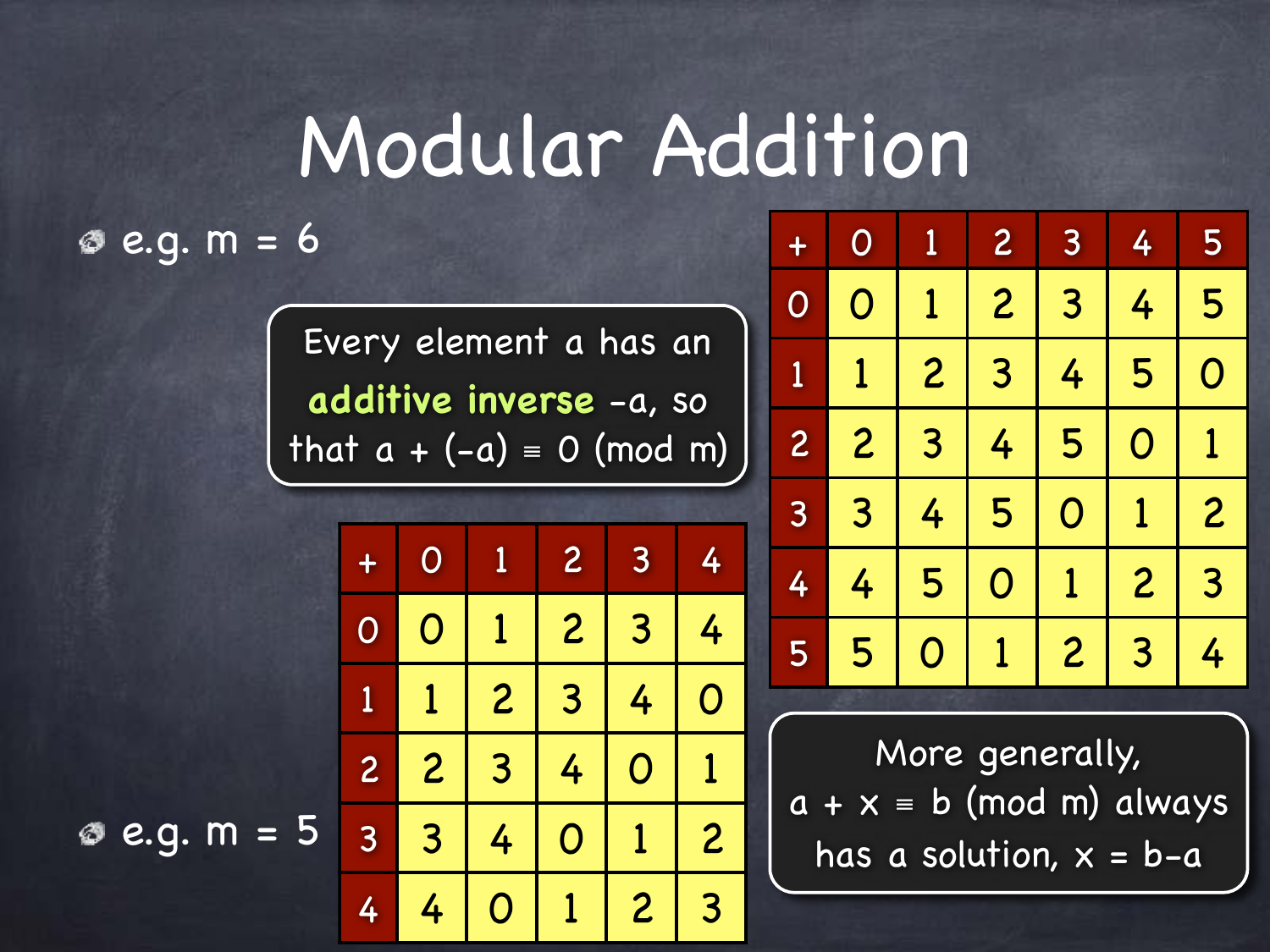#### Modular Multiplication

 $\mathcal{O}[\mathbf{a}]_{\mathsf{m}}$  : the set of all elements x, s.t.  $\mathbf{a} = \mathbf{x} \pmod{\mathsf{m}}$ Modular multiplication: [a]<sup>m</sup> ×m [b]<sup>m</sup> ≜ [a⋅b]<sup>m</sup>  $\circ$   $[a]_m = [a']_m \wedge [b]_m = [b']_m \rightarrow [a \cdot b]_m = [a' \cdot b']_m$  ?  $\circledast$  Suppose  $a-a' = pm$ ,  $b-b' = qm$ .  $\circ$  Then  $a \cdot b = (pm+a')(qm+b') = (mpq+pa'+qb')m + a'b' \vee$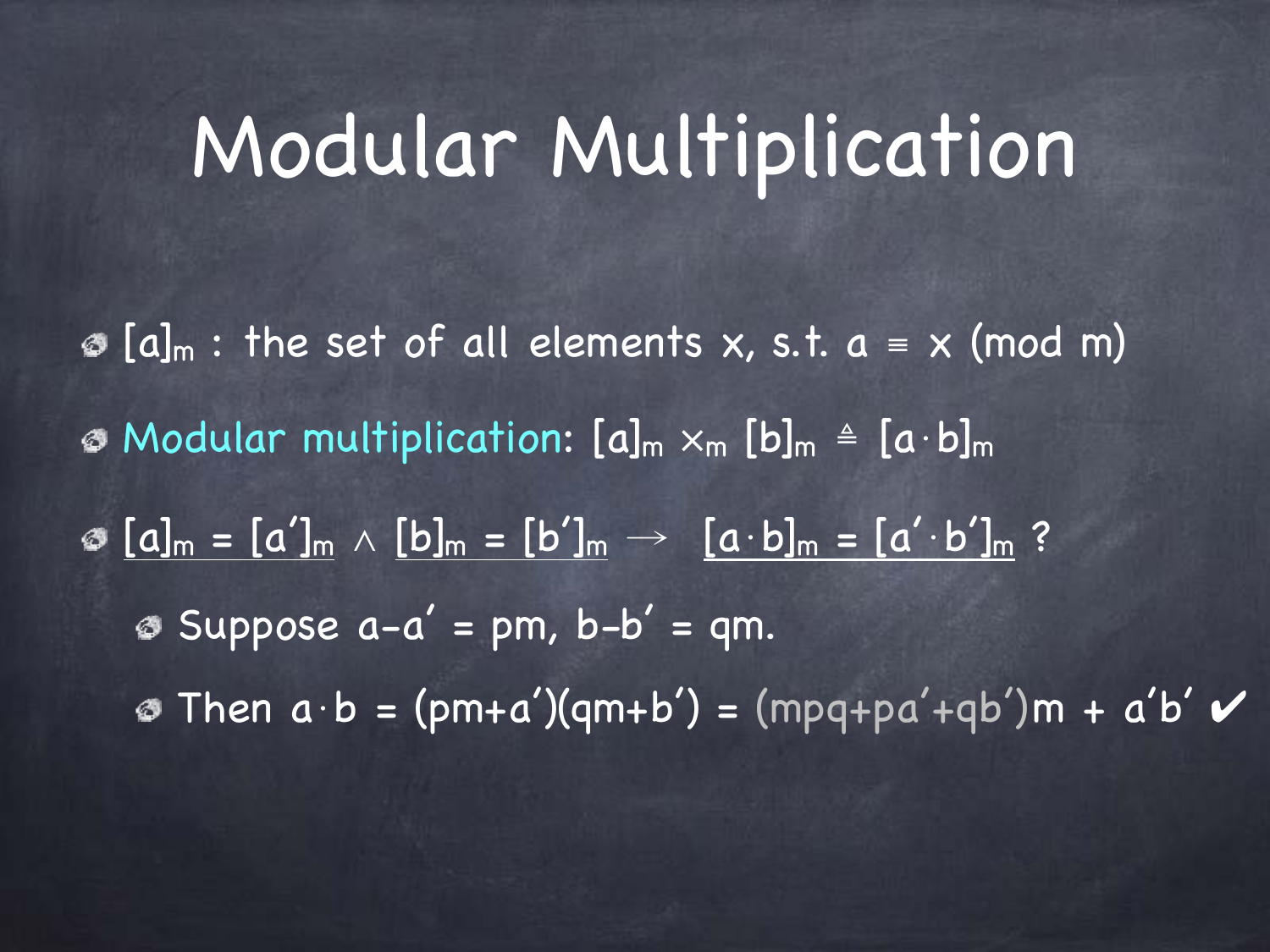### Modular Multiplication

 $\mathcal{O}[\mathbf{a}]_{\mathsf{m}}$  : the set of all elements x, s.t.  $\mathbf{a} = \mathbf{x} \pmod{\mathsf{m}}$ 

 $\odot$  Modular multiplication: [a]<sub>m</sub>  $x_m$  [b]<sub>m</sub>  $\triangleq$  [a·b]<sub>m</sub>

Also commutative, associative

| $-14$               |   | $-12$                            | $ -11 $             | $-10$  | $-9$ | $-8$      | $-6 \times -3$<br>18                 |
|---------------------|---|----------------------------------|---------------------|--------|------|-----------|--------------------------------------|
| $-7$                |   | $-5$                             | $-4$                | $-3$   |      | EV        | $\equiv$<br>$1 \times 4$<br>$\equiv$ |
| $\overline{O}$<br>O |   | $\overline{2}$<br>$\overline{2}$ | $\overline{3}$<br>3 | 4<br>4 | 5    | 6<br>6    | $\equiv 4 \pmod{7}$                  |
| 7                   | 8 |                                  |                     |        | 12   | 13        | identity of                          |
| 14                  |   | 16                               | 17 <sup>7</sup>     | 18     | 19   | <b>20</b> | multiplication                       |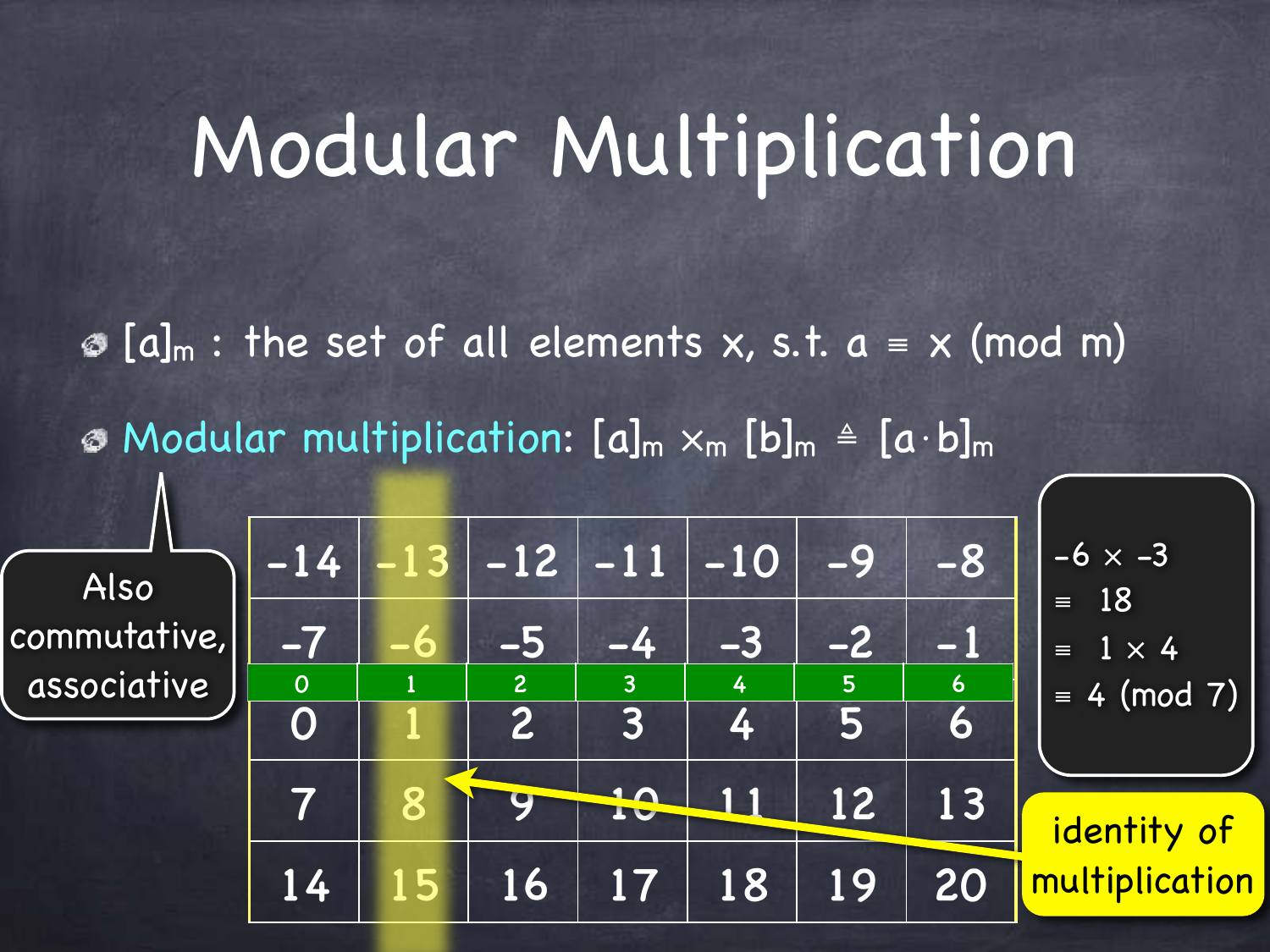# Modular Multiplication

 $e.g. m = 6$ 

Sometimes, the product of two non-zero numbers can be zero!

| $\times$                | $\overline{O}$ | 1              | $\overline{c}$ | 3                | 4              |
|-------------------------|----------------|----------------|----------------|------------------|----------------|
| $\mathsf O$             | O              | O              | O              | $\boldsymbol{O}$ | $\mathsf{O}$   |
| $\overline{\mathbf{1}}$ | O              |                | $\overline{2}$ | 3                | 4              |
| $\overline{c}$          | O              | $\overline{2}$ | 4              |                  | 3              |
| 3                       | O              | 3              | 1              | 4                | $\overline{2}$ |
| 4                       | $\mathbf 0$    | 4              | 3              | $\overline{2}$   |                |

| $\times$       | $\overline{O}$ | $\overline{1}$ | $\overline{c}$        | 3              | 4                | 5              |
|----------------|----------------|----------------|-----------------------|----------------|------------------|----------------|
| $\overline{O}$ | O              | O              | $\overline{\text{O}}$ | $\mathbf 0$    | O                | $\mathsf{O}$   |
| 1              | O              | 1              | $\overline{2}$        | 3              | 4                | 5              |
| $\overline{c}$ | $\mathsf{O}$   | $\overline{2}$ | 4                     | $\mathsf{O}$   | $\overline{2}$   | 4              |
| $\overline{3}$ | $\mathsf O$    | 3              | $\mathsf{O}$          | $\overline{3}$ | $\boldsymbol{O}$ | 3              |
| 4              | O              | 4              | $\overline{2}$        | O              | 4                | $\overline{2}$ |
| 5              | O              | 5              | 4                     | 3              | $\boldsymbol{2}$ |                |

Sometimes, a number other than 1 can have a multiplicative inverse!

 $e.g. m = 5$